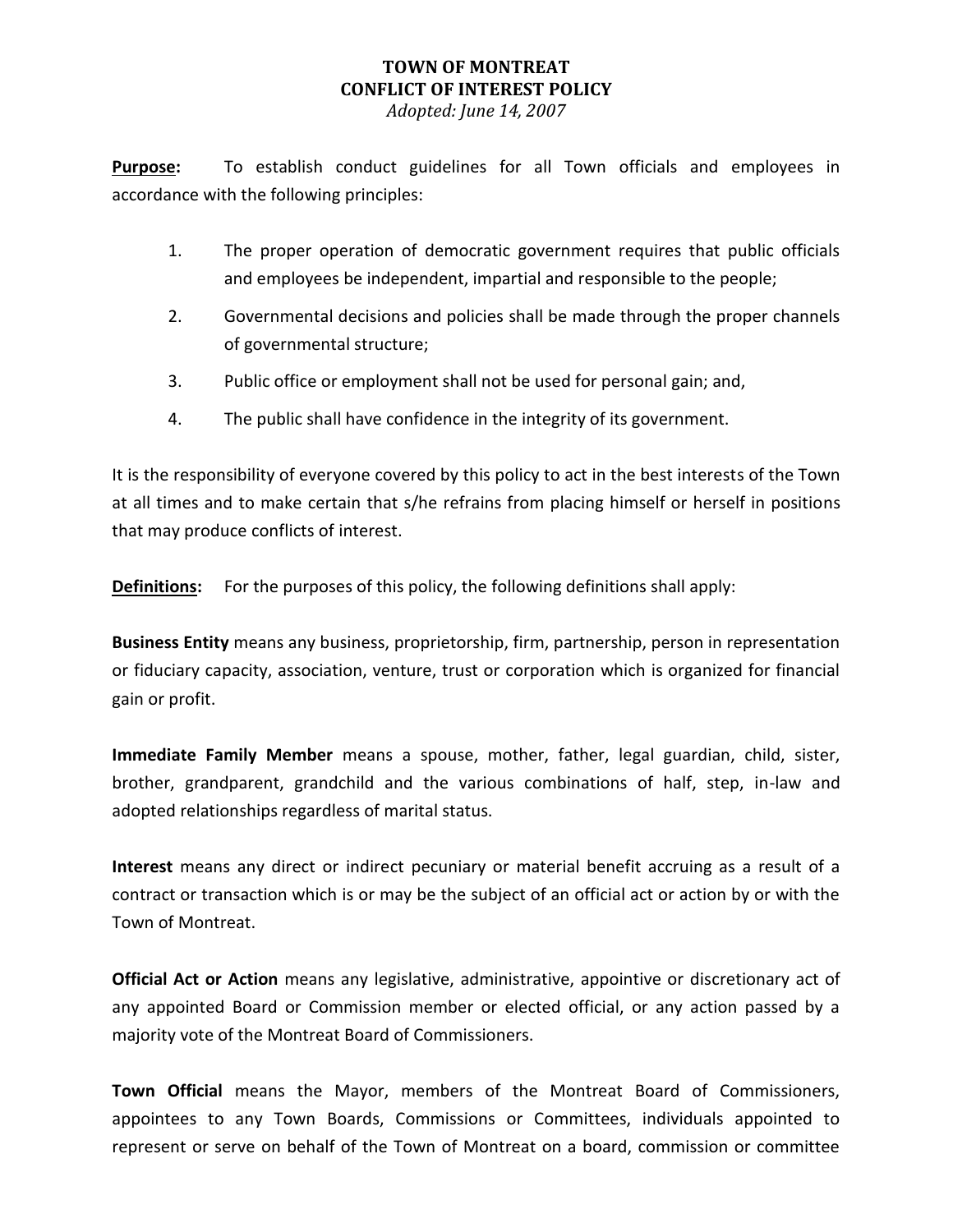founded by an outside entity, and any full-time, part-time, regular, probationary, temporary, trainee or volunteer employee as defined under Article I, Section 7 of the Town of Montreat Personnel Policy.

## **Standards of Conduct:**

- A. Scope. This policy shall apply to all Town Officials and may be amended from time to time by official action of the Montreat Board of Commissioners.
- B. Interest in Contract or Agreement. No Town Official shall have or thereafter acquire an interest in any contract or agreement with the Town if s/he will privately benefit or profit from the contracting or undertaking.
- C. Use of Official Position. No Town Official shall use his or her official position or the Town's facilities for private or political gain. In addition, no Town Official shall misuse their status in such a way as to require, expect or accept favors from subordinate employees.
- D. Disclosure of Information. No Town Official shall use or disclose confidential information gained in the course of or by reason of his or her official position for the purposes of advancing:
	- 1. His or her financial or personal interest;
	- 2. A Business Entity of which s/he is an owner(in part or in whole), an officer or a director; or
	- 3. The financial or personal interest of an Immediate Family Member or that of any other person.
- E. Incompatible Service. No Town Official shall engage in, or accept private employment or render service for private interest, when such employment or service is incompatible with the proper discharge of the Official's public duties or would tend to impair independence of judgment or action in the performance of his or her official duties unless otherwise permitted by law and unless disclosure is made and provided in this Policy. Before accepting private employment, the Town Official should consider whether such employment would negatively impact the Town.